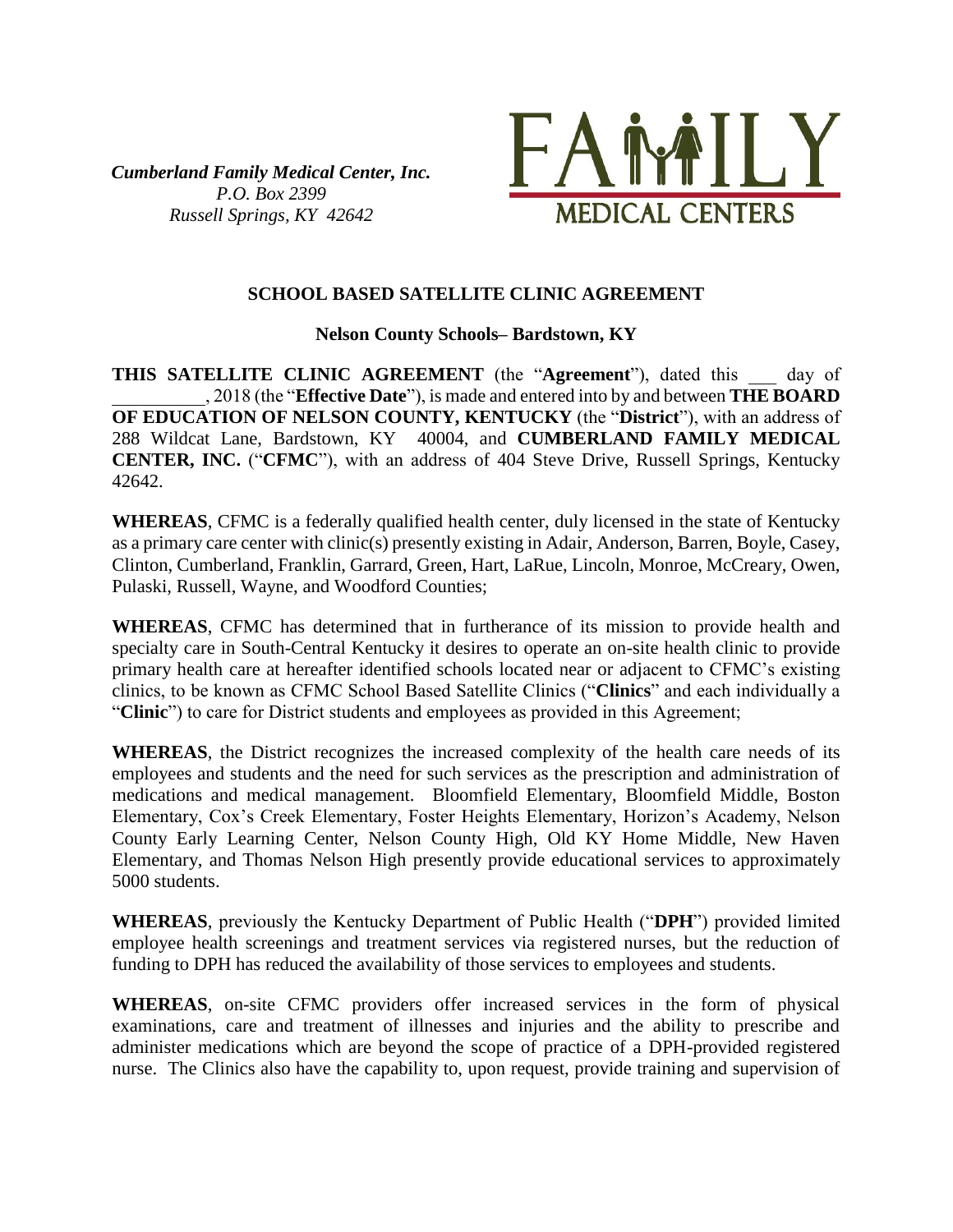District staff for the provision of health services to students and serve as a source of health care information to students and staff.

**WHEREAS**, the District has found that many of its students do not have reasonable access to health care services aside from those available through the school district, and CFMC has both the health care staff and equipment to provide child care immunizations, preventive medicine, and to treat acute illnesses and injuries through its clinics;

**WHEREAS**, School Nurses provide important services for students and staff including the administration of first aid, the administration of medication, the performance of routine medical services, and the conduct of educational programs;

**WHEREAS**, the aforementioned benefits as well as the increased scope of health services offered by an on-site health care provider through the services of physicians, dentists, physician assistants, advanced practice registered nurses, and behavioral health specialists have led the District to the procurement of health services on-site, and this Agreement is the result of those procurement efforts;

**WHEREAS**, given the complexity of medical issues that face School Nurses, the parties agree that the Clinics will, among other things, benefit and promote public education, promote the general health and welfare of the District's students and employees, and improve District student and employee attendance and performance through the availability of affordable and accessible health care; and

**NOW THEREFORE**, the parties enter into this Agreement defining their respective rights, duties and liabilities relating to the Clinics as follows:

1. Clinic. Commencing on the Effective Date and during the term of this Agreement, CFMC will operate on-site health clinics as licensed extension sites of its primary care center and federally qualified health care center. The Clinics will be operated at Bloomfield Elementary, Bloomfield Middle, Boston Elementary, Cox's Creek Elementary, Foster Heights Elementary, Horizon's Academy, Nelson County Early Learning Center, Nelson County High, Old KY Home Middle, New Haven Elementary, and Thomas Nelson High and will provide primary health care to District students and employees pursuant to this Agreement.

2. Staffing of Clinics. CFMC shall staff the Clinics with an advanced practice registered nurse ("**APRN**") or physician assistant ("**PA**"), a nurse, and such other staff as CFMC shall determine is necessary for the operation of each Clinic. CFMC shall arrange for a collaborative physician to be available for consultations with the APRN or PA. (The APRNs, PAs, RNs, medical assistants, collaborative physicians and other staff used by CFMC to operate the Clinic are collectively referred to in this Agreement as "**Clinic Staff**.") CFMC shall ensure that all Clinic Staff are duly licensed and/or certified by the Commonwealth of Kentucky and in good standing with the Kentucky Board of Medical Licensure or the Kentucky Board of Nursing, as applicable. CFMC shall provide all supervision needed for patient treatment and other Clinic services. The parties acknowledge and agree that the following shall apply to all Clinic Staff, provided, however, that all Clinic Staff shall be employees or contractors of CFMC, as the case may be, and shall not be considered employees of the District for any purpose: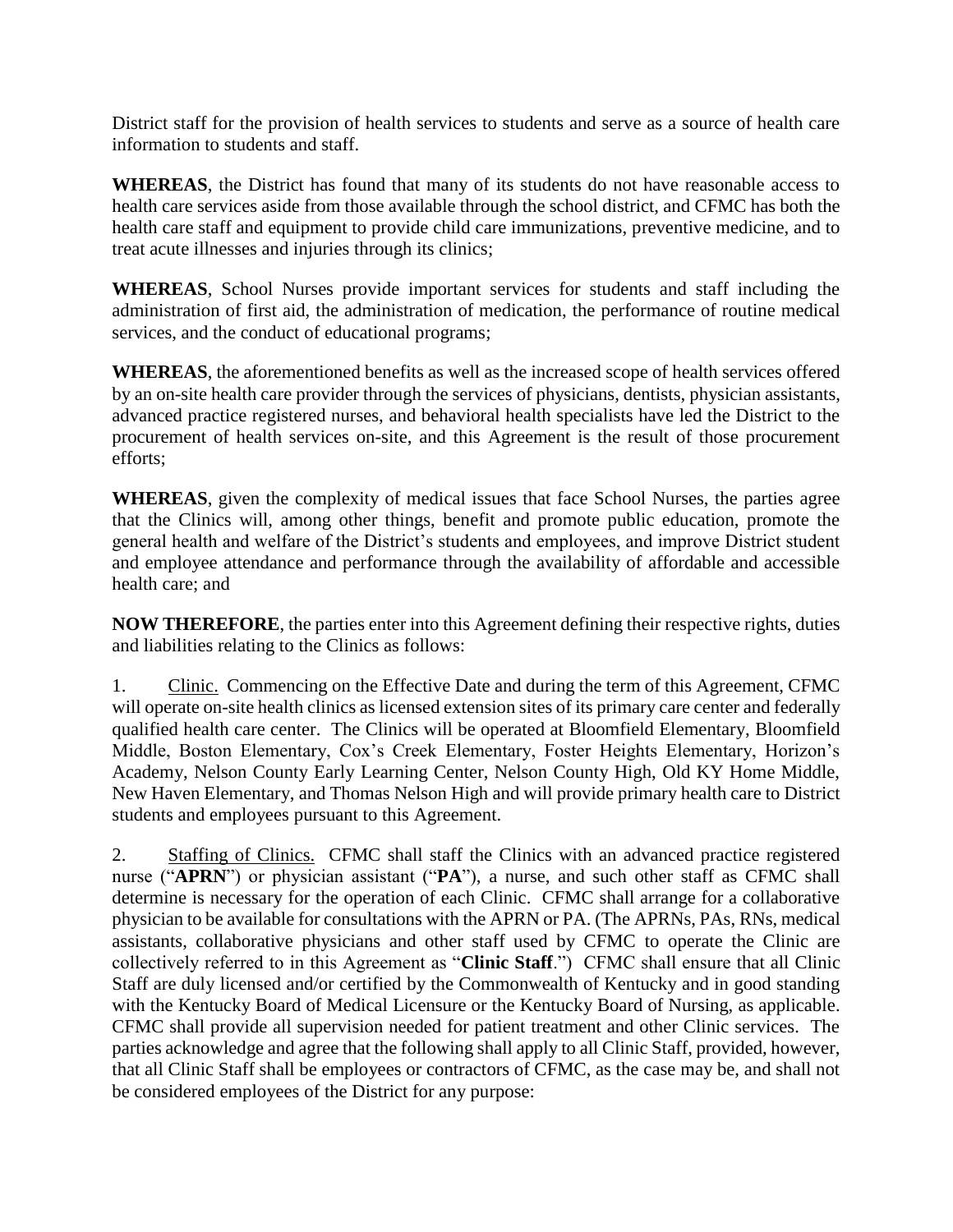(a). Clinic Staff shall remain CFMC employees or contractors, as defined between those parties and shall be subject to CFMC's direction, discipline and control.

(b). Clinic Staff shall not be eligible for benefits through the District, including, but not limited to workers' compensation insurance, disability, insurance, medical insurance, and unemployment insurance.

(c). No party has or shall represent that it has the authority to act on behalf or in the place of the other. This Agreement shall not be read or treated as a designation of the Clinic Staff as "school officials" for Federal Education Rights and Protection Act ("**FERPA**") purposes. No party shall represent itself as an affiliate of or operating under the auspices of the other, including, but not limited to, the use and content of signs, letterhead and logos. This Agreement shall not be read or treated as a delegation of any powers or responsibilities from one party to the other, except as otherwise expressly stated in this Agreement. Neither CFMC nor its employees or contractors shall be considered the employees, agents, servants, partners or designees of the District. Neither CFMC nor its employees or contractors shall have the authority to assume or create an obligation or responsibility, express or implied, on the District's behalf.

(d). The District shall have the right to request temporary or permanent removal of a Clinic Staff member if there is reasonable cause for such a request including, but not limited to, the following: (1) the Clinic Staff member is disruptive to the school's functions; (2) the Clinic Staff member refuses to cooperate with terms set out in this Agreement (3) the District receives complaints about the Clinic Staff member's conduct; or (4) the Clinic Staff member has been charged with a sex crime or violent offense crime including those covered in KRS 160.380(3) (even though the person is not a school employee) or KRS 17.545 (as amended by SB 148).

(e). While CFMC shall retain control over whether a Clinic Staff member remains employed or contracted with CFMC or is otherwise disciplined, CFMC shall not refuse any reasonable District request for removal an of individual Clinic Staff member from a Clinic.

(f). In the event that a Clinic Staff member has been charged with a sex crime or violent offense crime including those covered in KRS 160.380(3) (even though the person is not a school employee) or KRS 17.545 (as amended by SB 148), the District shall have the right to prohibit a Clinic Staff member from entering school property, including Clinic space.

(g). All Clinic Staff who work on District property shall undergo state and federal criminal background checks that satisfy KRS 160.380(6). CFMC shall conduct such background checks before Clinic Staff begins working in the Clinic. CFMC shall warrant to the District that no Clinic Staff with a history of violent offenses or of being charged with a sex crime shall be assigned to work in the Clinics. Upon request by the District, CFMS shall provide the results of criminal background checks to the District. The District shall maintain the information confidential and shall not distribute or disclose the information to any person or entity except where necessary for legitimate school business or where in response to summons or court order.

(h). CFMC shall promptly notify the District of any Clinic Staff member whom CFMC becomes aware either is or has been charged with a crime that, if convicted, would disqualify them under applicable law or regulation or policy from entry onto school premises.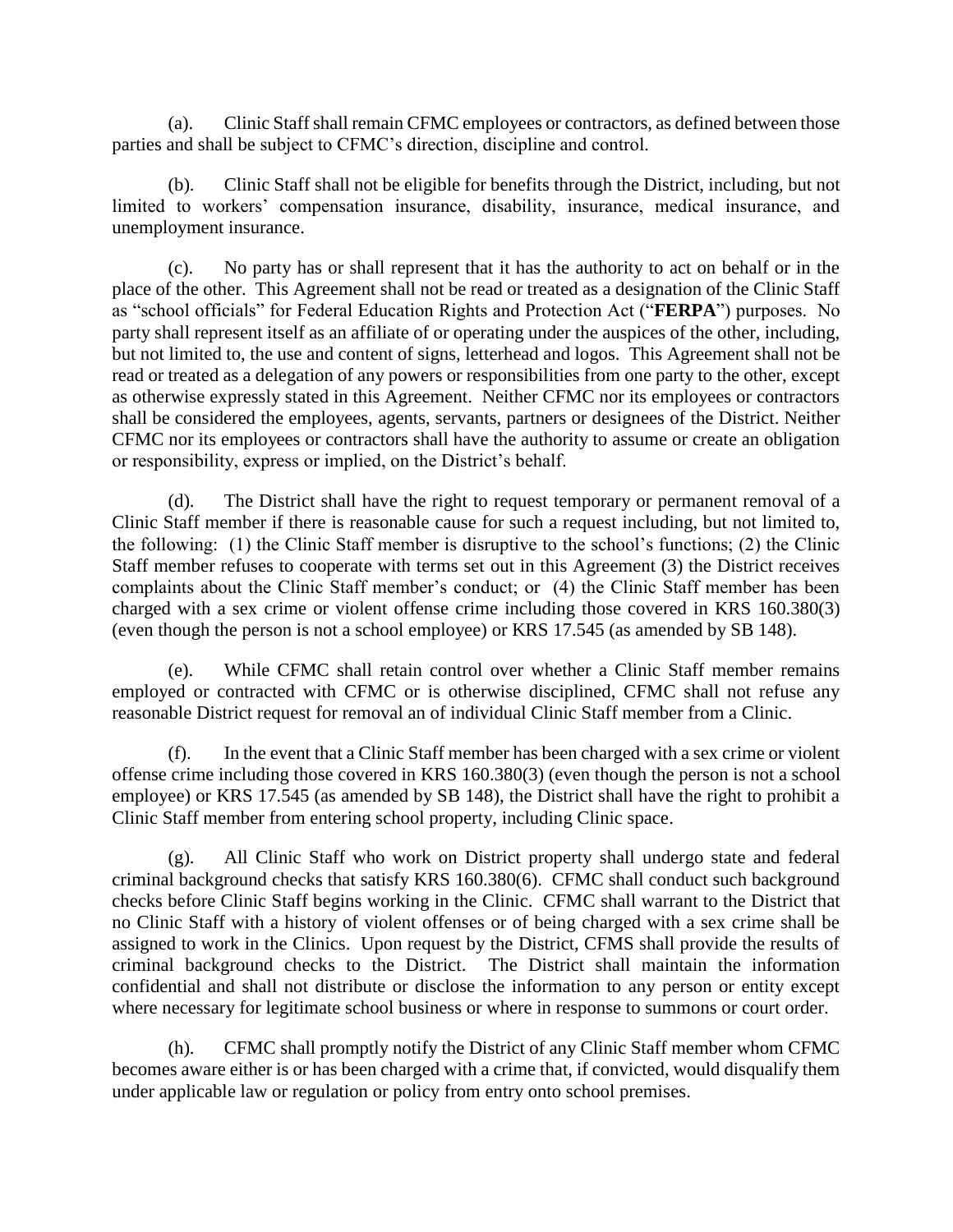(i). All Clinic Staff who work on District property shall be in compliance with KRS 17.545 and any related District policies.

(j). To avoid potential conflicts or appearance of conflicts, no Clinic Staff member who works on District property shall be related to a District Board member, the Superintendent, the host school building's Principal, the District's Health Coordinator or a School Nurse in any of the following ways: father, mother, brother, sister, husband, wife, son, daughter, aunt, uncle, son-inlaw or daughter-in-law. CFMC warrants that no School Board Member, School District Administrator, or member of their immediate families has any financial interest, directly or indirectly in CFMC or in the operation of its School its School Based Satellite Clinic(s).

(k). School Nurse. CFMC or the District shall staff the Clinics with a nurse responsible for such tasks as the completion of preliminary nursing assessments, the administration of first aid, the treatment of non-complex medical issues, and the administration of medications and vaccinations within his or her scope of practice as applicable by law and regulations ("**School Nurse**"). The School Nurse shall also be responsible for the establishment and maintenance of up-to-date student health records and reports by utilizing both Infinite Campus and CFMC's electronic health records and shall establish and maintain certain educational and counseling activities as determined by the District and approved by CFMC. The School Nurse shall provide services on-site at the Clinic under the supervision and control of CFMC and in accordance with all policies and procedures of CFMC. The School Nurse shall be employed by CFMC and failure to comply with the policies and procedures of CFMC may result in disciplinary action up to and including termination. In addition, the School Nurse is responsible for obtaining and sending required paper work from patients to CFMC staff.

In consideration of the performance of the school nurse duties, CFMC shall pay the District 30% of the salary cost plus benefits that the District incurs for the nurse as detailed in **Addendum 1** to this Agreement. Salaries set forth in **Addendum 1** shall remain intact and unchanging for the duration of this contract unless expressly written and agreed upon by both CFMC and the District. CFMC shall pay the District in ten (10) equal monthly installments commencing in \_\_\_\_\_\_ 2018, and ending in \_\_\_\_\_\_\_\_ 2019, by no later than the fifth day of the month as invoiced by the District. In the event that no School Nurse is employed by CFMC or the District, all functions of the School Nurse as described herein shall be performed by other Clinic Staff. Completed and executed addendum shall be submitted by the District to CFMC's Finance Officer no later than close of business on July 15, 2018.

(l). Access to Infinite Campus. Access to the District's Infinite Campus (health, census, and class schedule portions only) will be made available for Clinic staff to include but not be limited to the Director of School-based Services, Care District Nurses for School-based Health Services, nurse, and receptionist as employed by CFMC for the purpose of fulfilling services at the Clinics.

(m). Continuing Education. All nurses assigned to the Clinics will be required to attend two (2) training days per contract year as conducted by CFMC at their administrative offices in Russell Springs, KY. In addition, School Nurses are required to be on SBHC webinars as advised by CFMC staff.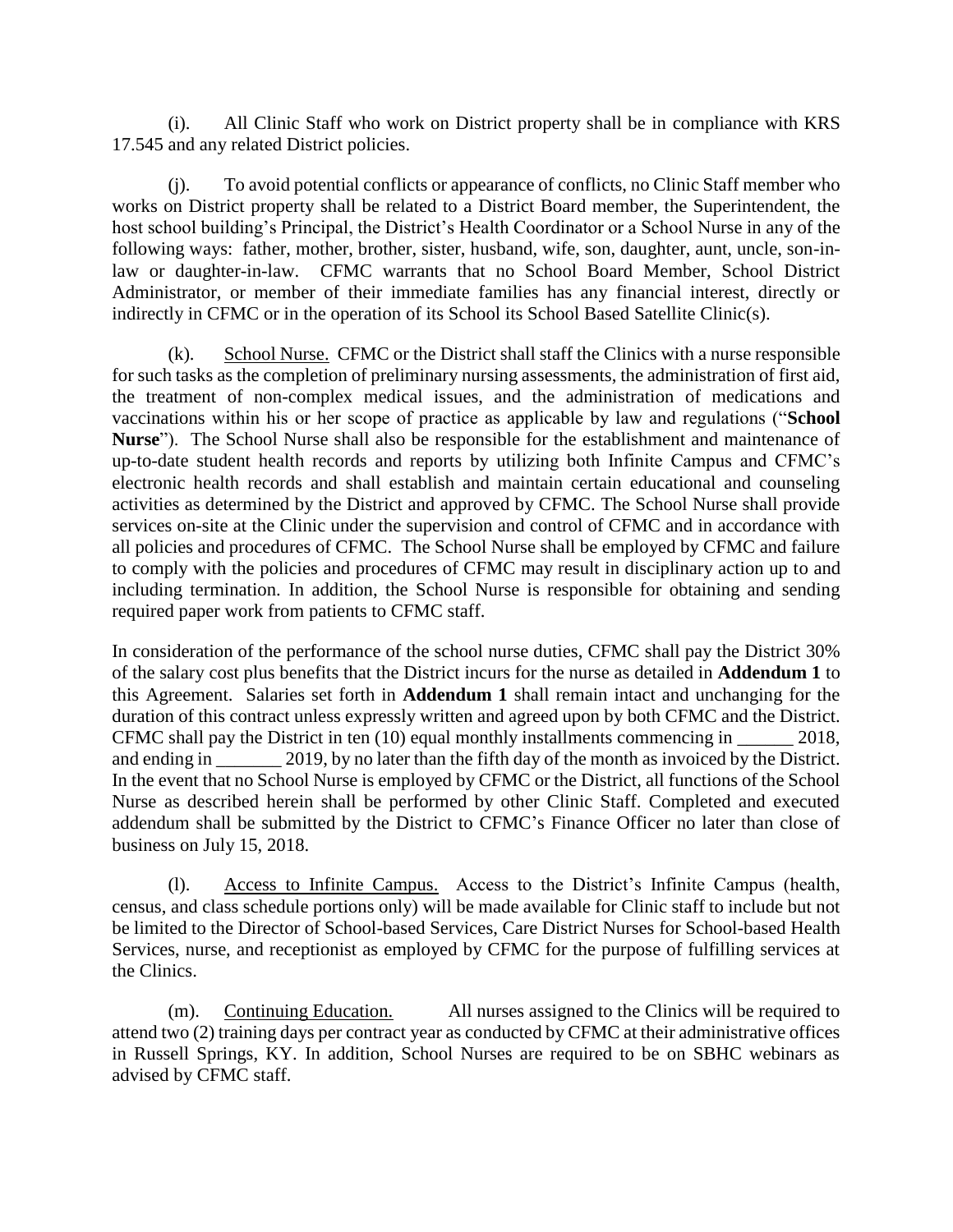(n). District must assign at least three (3) District employees who will obtain UAP medication training which will be provided by CFMC staff.

#### 3. Operation of the Clinics.

(a). Services. The Clinics shall only provide health services to the District as specifically described in this Agreement. The Clinics' services shall be available to all District students and employees. CFMC shall have control over and be solely responsible for the delivery of medical services pursuant to this Agreement to any individual at the Clinic and shall have exclusive control over all recordkeeping, billing and other clerical functions and obligations for such Clinic. The District acknowledges and agrees that it cannot control or direct the medical decision making or methods by which CFMC and its employees or contractors perform services at the Clinic. As a result, the District makes no representation and shall have no liability with respect to any aspect of the medical services provided by CFMC and its employees or contractors pursuant to this Agreement. In addition to primary care and acute care services, oral health services may also be provided to include: screening, cleaning, comprehensive exam, fluoride treatment, xrays, and application of sealants, if needed.

(b). Billing for Services. CFMC shall be solely responsible for all aspects of billing related to services it provides to District students and employees under this Agreement. The parties acknowledge and agree that the District is not responsible for such billing in any way. CFMC shall bill for all services provided to District students and employees under this Agreement pursuant to its own practices, policies and procedures, and in accordance with state and federal law including billing the patient's insurance for services provided by the Provider as well as the school nurse services. The parties further acknowledge and agree that the District shall not review any claims submitted to governmental or private third-party payors by CFMC and does not certify the truth, accuracy, or legality of any information contained in such claims.

(c). Student Registration Packet. The District shall be solely responsible for establishing and maintaining a **Student Registration Packet** for each student to contain the student's medical history, vaccination history, flu shot consent, wellness exam history, and clinic services at the start of the school year. The Student Registration Packet shall be in a form either prepared by or otherwise acceptable to CFMC. The Student Registration Packet shall contain a provision permitting the Clinic to treat a student when (1) Clinic-level treatment is recommended by the School Nurse and/or (2) the parent, guardian or emancipated student has appropriately identified the Clinic as one of the student's health care providers. The District shall be solely responsible for obtaining signed copies of the Student Registration Packet and the various consent forms described in this paragraph for each District student and providing copies thereof to CFMC.

(d). Referrals. The parties agree that nothing in this Agreement requires or provides payment for the referral of patients to CFMC by either the District or its representatives. Any referrals for follow-up care made by the Clinics shall be made to the primary care provider of the patient provided that the referral to such primary care provider is the appropriate level of care for the type of referral being made and consistent with patient choice. The District may post in each Clinic a list of primary care provider and licensed primary care centers/clinics available in Nelson County, Kentucky.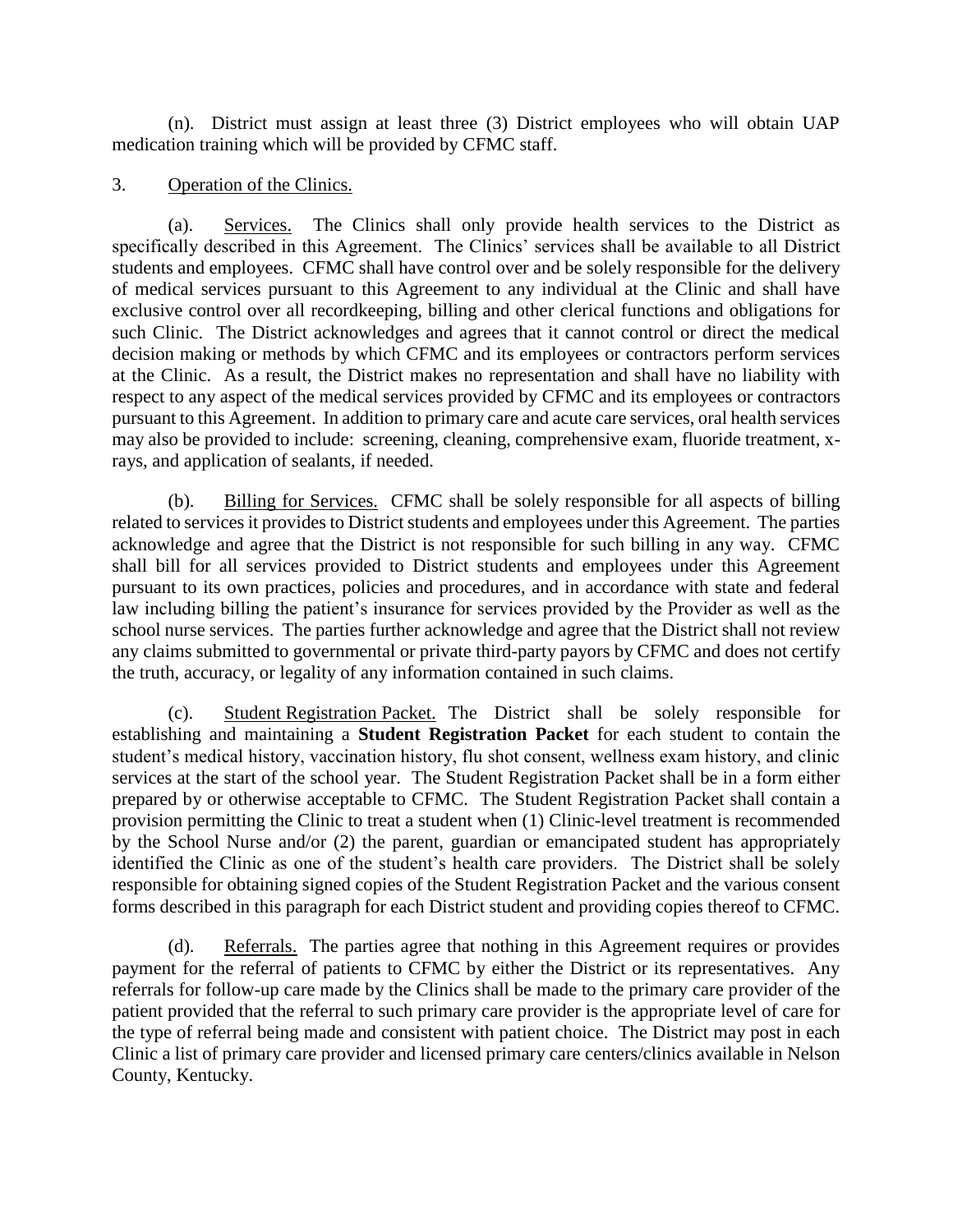(e). Consent and Release of Information. Before a student or other minor may be seen by a Clinic, the CFMC Student Registration Packet including a consent form signed by a parent, legal guardian, or by the emancipated minor student shall be completed and returned to the Clinic. The parties acknowledge and agree that medical records to be established and maintained by CFMC as provided in this Agreement will contain confidential and privileged health information, and such information shall be disclosed only to parents and legal guardians as permissible under applicable state and federal laws and regulations and in accordance with CFMC policies and procedures.

4. Term. The term of this Agreement shall be as follows:

(a). Term. Unless otherwise terminated pursuant to this section, this Agreement shall be for an initial term of one (1) calendar year, commencing on the Effective Date. Thereafter, this Agreement shall automatically renew for consecutive one (1) calendar year terms (each a "**Renewal Term**," collectively with the Initial Term, the "**Term**"), unless terminated pursuant to this section.

(b). Termination Without Cause. This Agreement may be terminated by either party without cause by giving sixty (60) calendars days' written notice to the other party.

(c). Termination for Breach. This Agreement may be terminated by either party for the other party's breach of a material obligation(s) herein upon thirty (30) calendar days' written notice to the breaching party. The non-breaching party shall set forth in the written notice the specific nature of the breach and the conditions that must be met within the thirty (30) calendar day period to cure the breach and avoid termination. In the event the breach is cured to the reasonable satisfaction of the non-breaching party within the above-referenced thirty (30) calendar days, the notice of breach shall be deemed rescinded and the Agreement shall continue in full force and effect. Otherwise, the Agreement shall terminate upon the thirtieth  $(30<sup>th</sup>)$  calendar day following the breaching party's receipt of the written notice of breach, unless the parties agree in writing to a longer period.

(d). Immediate Termination: This Agreement may be terminated immediately for any of the following reasons:

> (i). By the District, in the event of the failure for any reason by CFMC to obtain or maintain all necessary licenses and certifications required for it to operate the Clinic and/or carry out the terms of this Agreement.

> (ii). By the District, upon the cancellation of CFMC's professional and/or general liability insurance required by this Agreement.

> (iii). By either party, upon the other party's assignment of this Agreement without consent as prohibited by Section 10 of this Agreement.

> (iv). By the District, upon CFMC's insolvency, placement in receivership, or general assignment for the benefit of its creditors.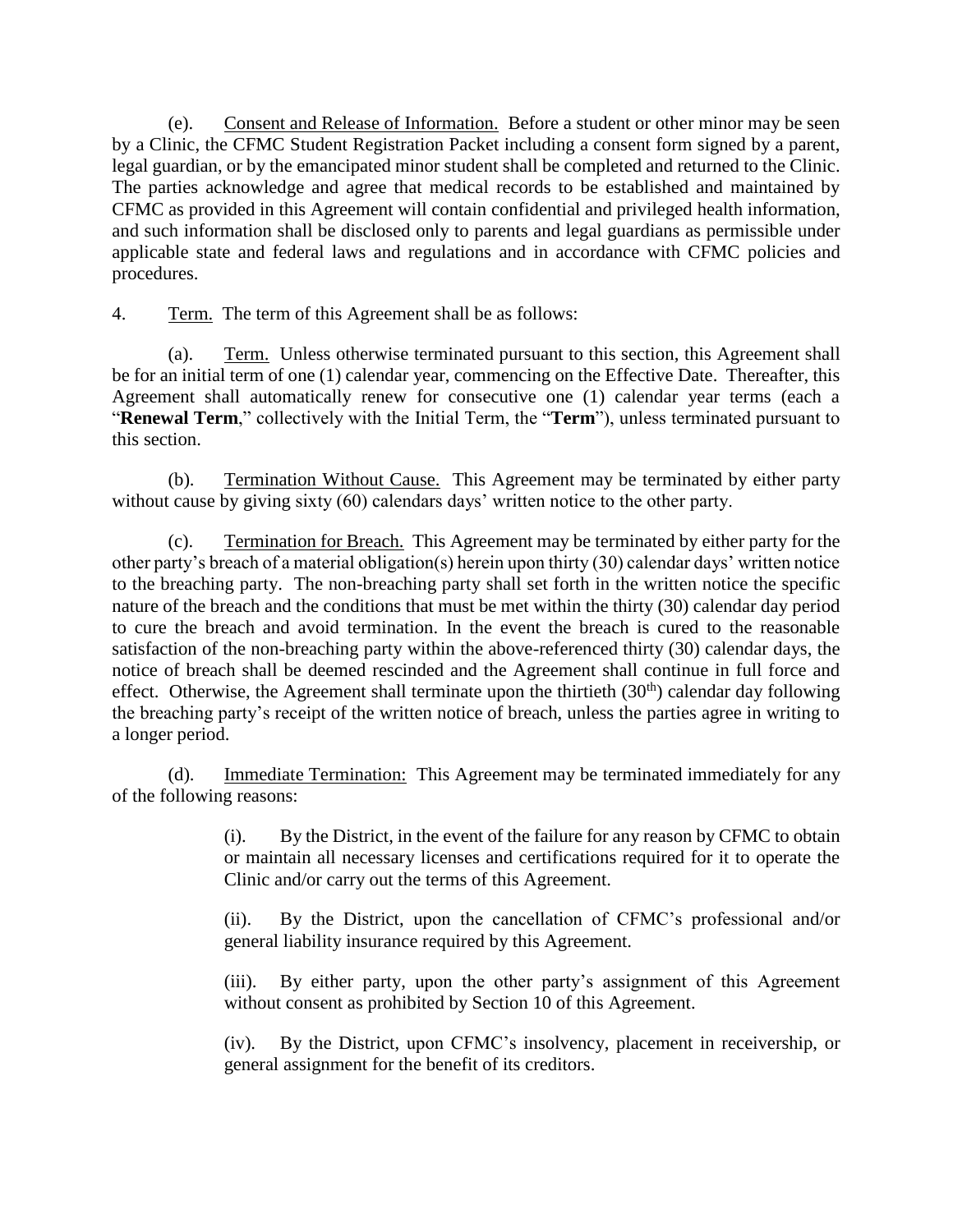(v). By the District, in the event CFMC dissolves or ceases activity to carry on business.

(vi). By the District, if CFMC commits any act of misrepresentation, fraud, theft, embezzlement, or similar malfeasance.

(vii). By the District, if CFMC violates any applicable federal and state statutes, regulations, rules and/or applicable codes of professional conduct where the violation of such would prevent its provision of primary health care at the Clinics in a manner consistent with accepted standards of care.

(viii). By either party, if it would be subject to civil or criminal liability for continued performance under this Agreement.

(ix). By the District, if the Kentucky Department of Education either denies or rescinds approval of the lease as addressed in Section 5 of this Agreement.

(e). Consequences of Termination: In the event of termination for any reason, each party shall return to the other party any and all property and confidential information and copies therefore received from the other party pursuant to or in contemplation for this Agreement within thirty (30) business days of the termination of this Agreement, to the extent reasonably feasible. If the return of some or all of the property and confidential information is not reasonably feasible, the receiving party shall destroy the property and confidential information and copies thereof in its possession, custody and control within the aforesaid thirty (30) business day period, and certify same to the disclosing party, unless such destruction is prohibited by federal or state law. It is understood that protected health information under paragraph 6(f) is excluded from the operation of this paragraph and that governmental payors require that documentation of services rendered be maintained for a minimum period of time.

(f). Mitigation. Both parties shall act in good faith to mitigate any damages that the other party may sustain by virtue of default or termination of this Agreement.

5. Lease of Space for Operation of Clinic. The District shall provide CFMC with adequate space for the operation of a clinic at no charge at each of the aforementioned Schools, on a regular and defined basis, to enable CFMC to provide the services described in this Agreement ("**Clinic Space**"). The Clinic Space shall be adequate to allow District students and employees to be examined and counseled in a private and confidential setting. If designated area does not conform to privacy standards as set forth by the Health Insurance Portability and Accountability Act **("HIPAA")** and the Health Information Technology for Economic and Clinical Health Act **("HITECH")** an alternate service location must be provided by the District. In addition to conforming to privacy standards, the clinic space must be equipped with a sink, but both a sink and a restroom are preferred. Should the District be unable to provide a restroom within the clinic space, a restroom must be within a reasonable and acceptable distance from the clinic. The District shall also supply at no charge to CFMC, all utilities, computer data lines, and telephone lines necessary for the operation of each Clinic. Neither CFMC nor any of its employees or representatives shall use District computer data lines or telephone lines for illegal, illicit or sexually explicit activity, nor shall they use said lines in a way that damages District property or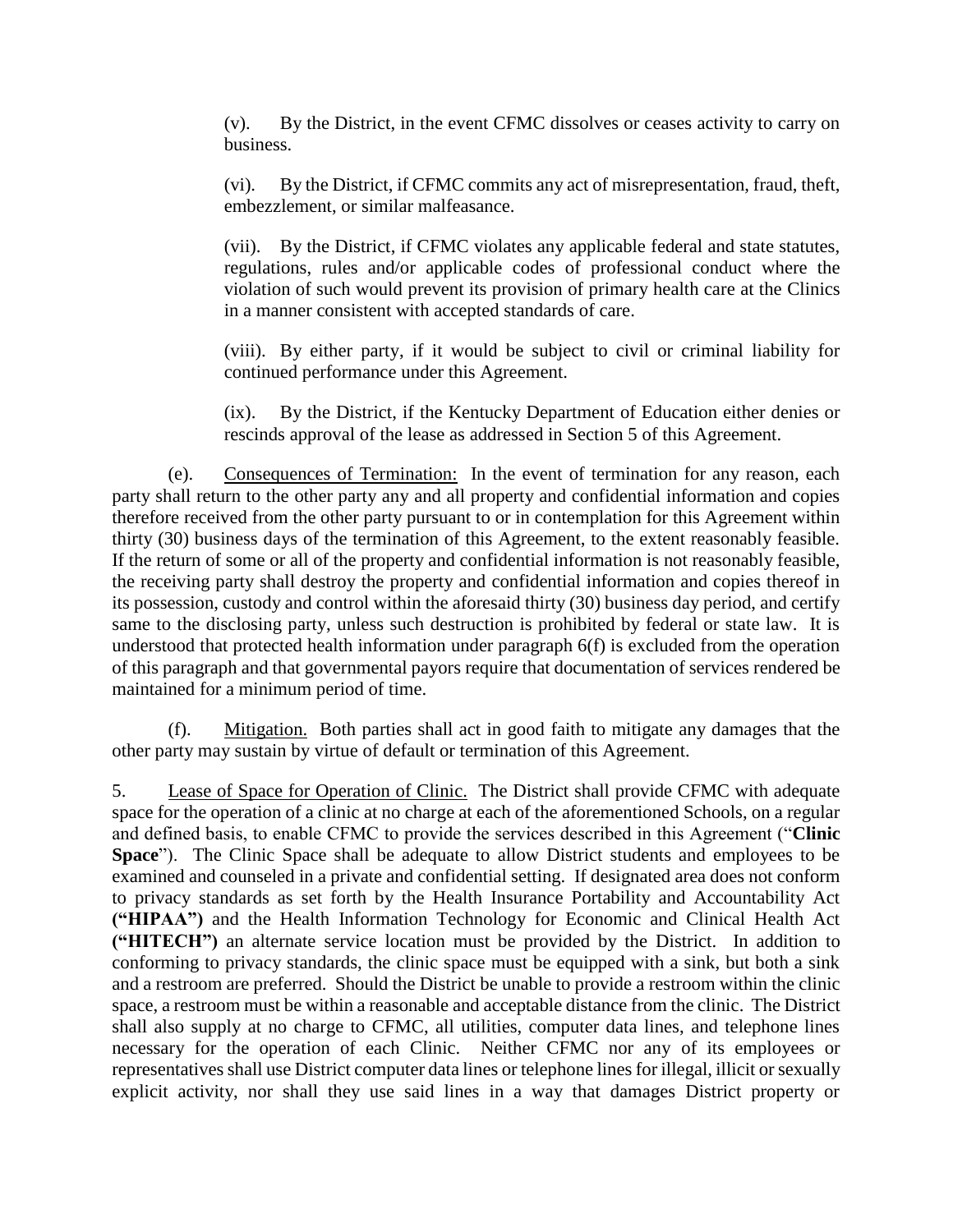compromises the safety, privacy or wellbeing of the District's data, District students and employees. CFMC shall supply all other equipment and supplies needed to operate the Clinic. The District shall supply and designate parking spaces for Clinic Staff. Clinic Staff shall only have access to the Clinic Space at each school and such other parts of the school buildings where a Clinic is located as permissible based upon reasonable request and approved by the principal at such school. While in the schools, CFMC's employees and contractors shall abide by such rules and policies as may be provided by the District or the principal at each school. The District shall supply custodial personnel and shall furnish janitorial services in each Clinic, including but not limited to cleaning floors, surfaces and windows, cleaning restrooms, and removal of trash, all on a regular schedule, as established by the District. Contaminated waste shall be kept in an appropriately marked separate container. The handling and removal of contaminated waste shall be performed by CFMC and not by the District or its employees. The District shall be solely responsible for making all routine repairs and for performing routine maintenance to each Clinic Space, but shall not be responsible for the repair or maintenance of equipment that belongs to CFMC. CFMC shall inform the District in writing about CFMC equipment that is not to be handled or disturbed by any District employee, including without limitation, District employees assigned to clean or maintain any Clinic Space, and the District shall require those District employees to abide by that information. CFMC may place signage at each Clinic and school, subject to the District's prior approval.

(a). Appropriate space shall also be provided by the District for the provision of Oral Health Services as an extension of the Clinic services. Space shall be appropriate for oral health services provided through utilization of portable equipment set up within the school facility itself and through provision of outdoor space adequate for the delivery of services through the mobile medical unit.

(b). Behavioral Health Services are provided at the discretion of CMFC and are not available in all Districts. In the event that Behavioral Health Services are provided within the District, appropriate HIPAA approved space shall also be provided by the District inside each school facility for the delivery of services, as applicable.

6. Interaction of Clinic and District's School. The interaction between the Clinic and the District's school shall be subject to the following:

(a). Discharge of Students from School. Clinic Staff Members shall not discharge any students from school. The school officials located in each school shall maintain the sole authority to discharge a student from school. In the event a qualified member of the Clinic Staff treats a student and determines that it is in the best interest of the student and/or the District for that student to be discharged from school to go home or seek further treatment, that Clinic Staff member shall provide a written recommendation to the student for delivery to the appropriate school official to make the final determination regarding discharge from school.

(b). 504 Disability Services. The District shall not rely on CFMC to provide 504 disability services, Individuals with Disabilities Education Act (IDEA) services or other services that the District is required to provide students pursuant to an educational plan unless such services are addressed through separate written arrangement between the parties or by written addendum to this Agreement.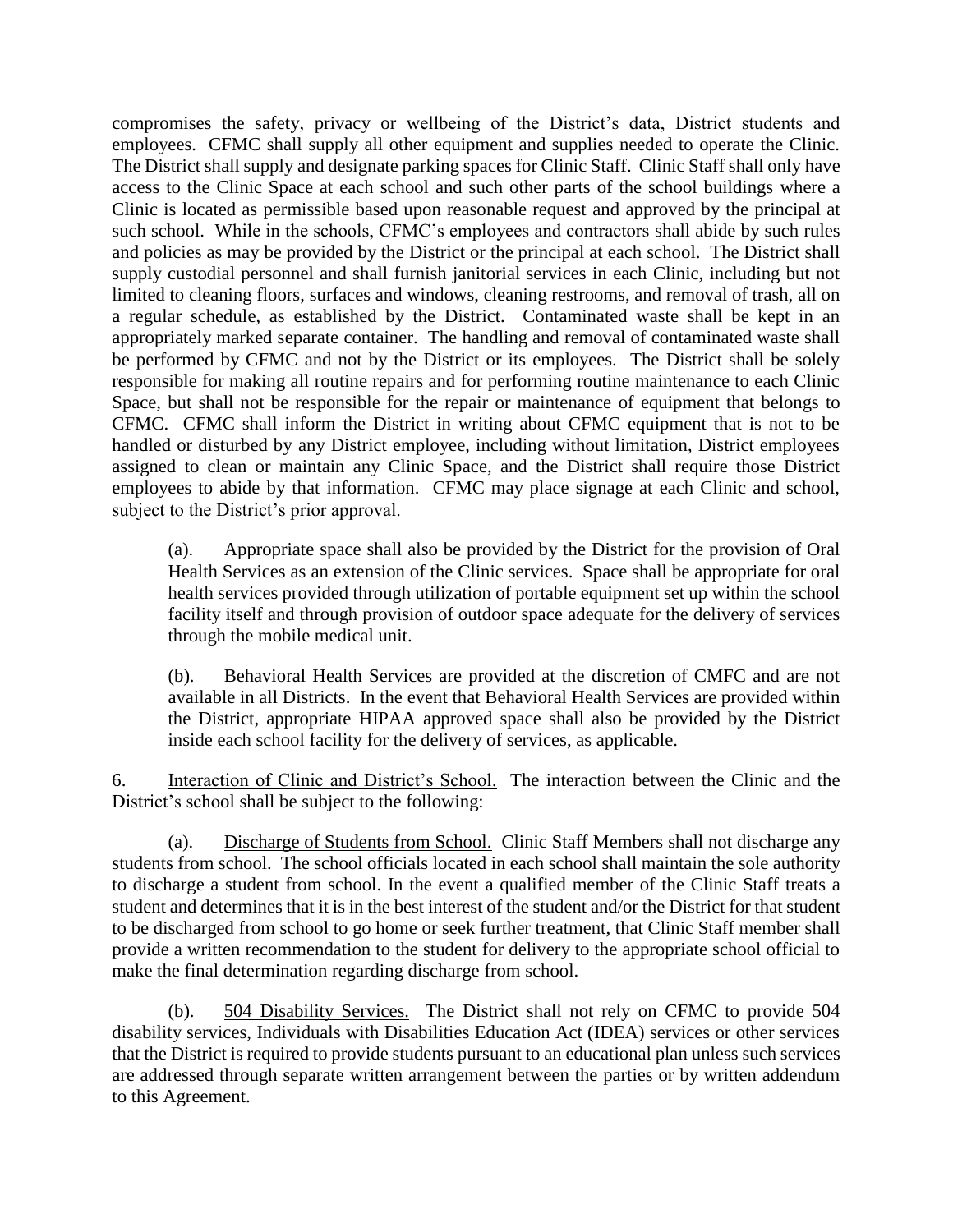(c). Confidentiality and Protected Health Information. CFMC has established policies and procedures to protect private health information of all patients in a manner consistent with the Health Insurance Portability and Accountability Act ("**HIPAA**") and the Health Information Technology for Economic and Clinical Health Act ("**HITECH**") and other state and federal laws and regulations, as applicable, including the Privacy, Security, Breach Notification, and Enforcement Rules. All CFMC medical records including those generated for the District's students and/or employees shall be maintained confidentially in a manner consistent with CFMC's established policies and procedures and shall only be disclosed in a manner consistent therewith. As a provider of education, the District maintains educational information in a manner consistent the Federal Education Rights and Protection Act ("**FERPA**") and its implementing regulations as well as other state and federal law and regulations and policies and procedures established by the Adair County School Board. The District shall share protected education records and other information in the District's custody or control with CFMC and its staff only in a manner consistent with state and federal law. Access to Infinite Campus by CFMC staff is granted only for legitimate school purposes of checking student immunizations, checking student health information, using the class schedule feature to locate students, parent, or guardian contact information or other educational purposes (see Section 2 Staffing of Clinics item [l], page 4) as defined in the Nelson County Schools FERPA Annual Notification of Rights. Other functions, or use of Infinite Campus will be prohibited. Any further use of information from Infinite Campus must be authorized by District personnel prior to being extracted. Nothing about the parties' relationship shall waive or modify the parties' obligations under law.

(d). Primary Contact Person. Each party shall designate a primary contact person for communication purposes under this Agreement. Each party may change the primary contact person as necessary upon written notice to the other party.

The primary contact person for the District shall be:

Wes Bradley Superintendent Nelson Co. Schools 288 Wildcat Lane Bardstown, KY 40004

The initial primary contact person for CFMC shall be:

Eric Loy, MD CEO/Medical Director Cumberland Family Medical Center, Inc. P.O. Box 2399 Russell Springs, KY 42642

(e). Medical Records. All documentation in Infinite Campus will be the property of the District. Any requests for medical records from Infinite Campus must be approved by the District. CFMC shall establish and maintain medical records for each District student or employee that is a clinic patient through its Electronic Medical Records System, (hereafter "**Medical Records**").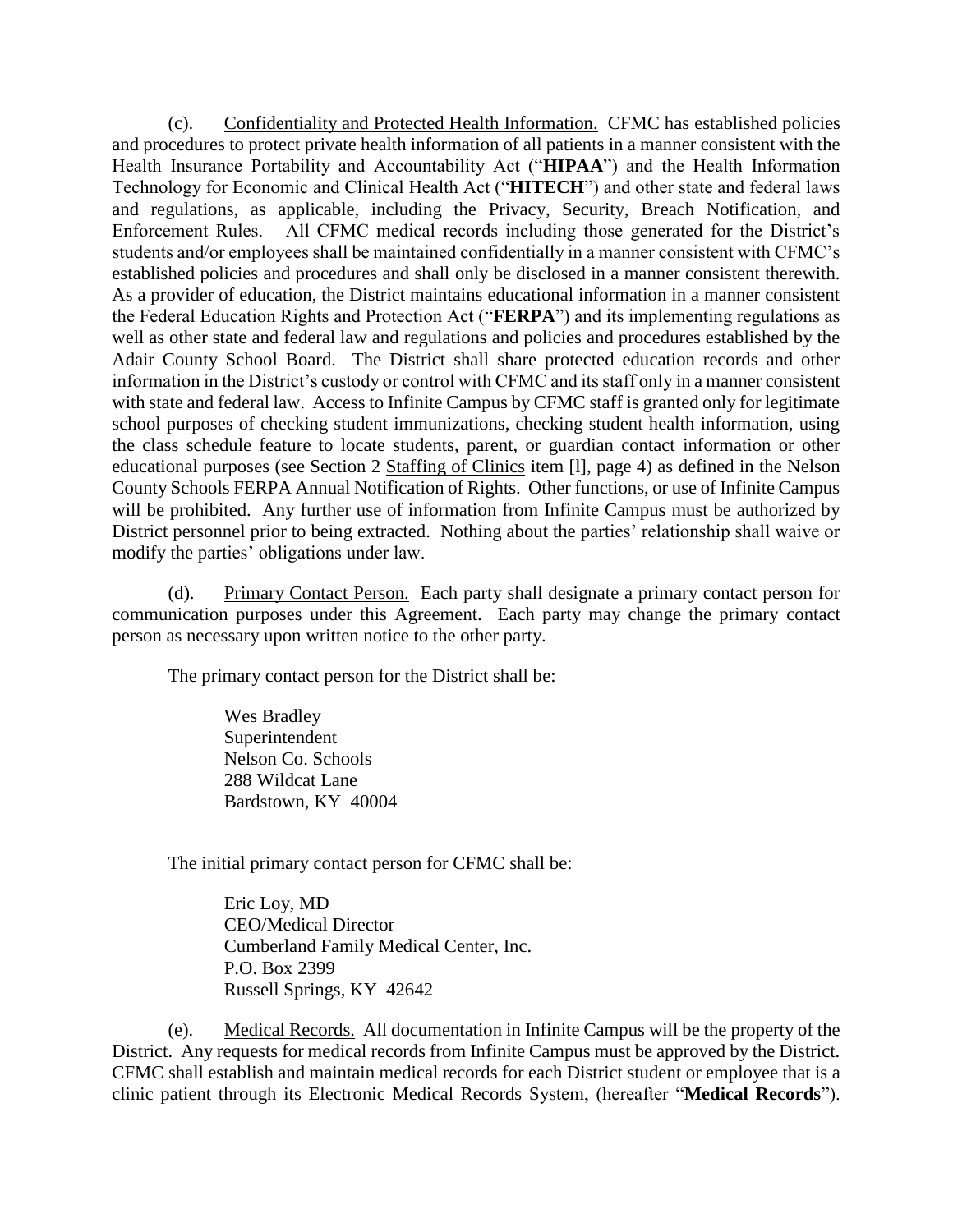CFMC represents it will maintain access to active Medical Records for District students and employees being currently treated by the Clinics at the appropriate Clinic. CFMC shall maintain, store, archive and destroy inactive Medical Records pursuant to CFMC's policies for maintaining medical records, which may be amended from time to time. Both parties acknowledge and agree that all Medical Records of District students and employees are the property of CFMC. Standard forms required by the Kentucky Department of Education that are initiated by the District and customarily filed in a student's education record are not medical records are the property of the District. CFMC has established policies and to protect private health information of all patients in a manner consistent with the Health Insurance Portability and Accountability Act ("**HIPAA**") and the Health Information Technology for Economic and Clinical Health Act ("**HITECH**") and other state and federal laws and regulations, as applicable, including the Privacy, Security, Breach Notification, and Enforcement Rules. The District acknowledges that the Medical Records are confidential and shall not seek access to the records or information contained therein, except in accordance with applicable law. The District shall provide security of the Clinics when not staffed so that access to confidential information is secure.

(f). Emergency Situations. Nothing about this Agreement shall either obligate or prohibit CFMC employees or contractors from assisting someone in emergency situations.

(g). Clinic Shall Be Solely Used For School Purposes. The parties acknowledge and agree that Kentucky law requires the District to use its resources for school purposes. Accordingly, the purpose of the Clinics shall be for the benefit and promotion of public education in the District. The clinics will operate Monday-Friday when school is in session and only during other times as approved by the District. In the furtherance of said purposes, the Clinics shall:

- (i). only operate during the days and hours addressed in paragraph 1 above; and
- (ii). not interfere with or disrupt school activities.
- 7. Licensure and Compliance.

(a). No Remuneration for Referrals. The parties agree that neither party is entitled to any payment nor compensation from the other party for any services, rights or privileges other than as specifically provided in this Agreement. CFMC shall not offer or give any remuneration, either direct or indirect, for the referral of patients or for arranging for the furnishing of any item or service for which payment may be made in whole or in part by a governmental payor , or which otherwise may be deemed to violate any federal or state law or regulation.

(b). Licenses and Certificates. CFMC shall be solely responsible for securing all necessary licenses and certificates required for operation of the Clinics and the services provided by Clinic Staff where required by law. CFMC shall promptly notify the District if any relevant license or certificate, including any license or certificate of Clinic Staff, are suspended, disciplined or revoked or lapsed.

(c). Compliance with Laws. CFMC shall comply with all applicable state and federal civil rights laws, including, but not limited to, KRS Chapter 344 and the Americans with Disabilities Act, regarding operation of the Clinics and interaction with District students and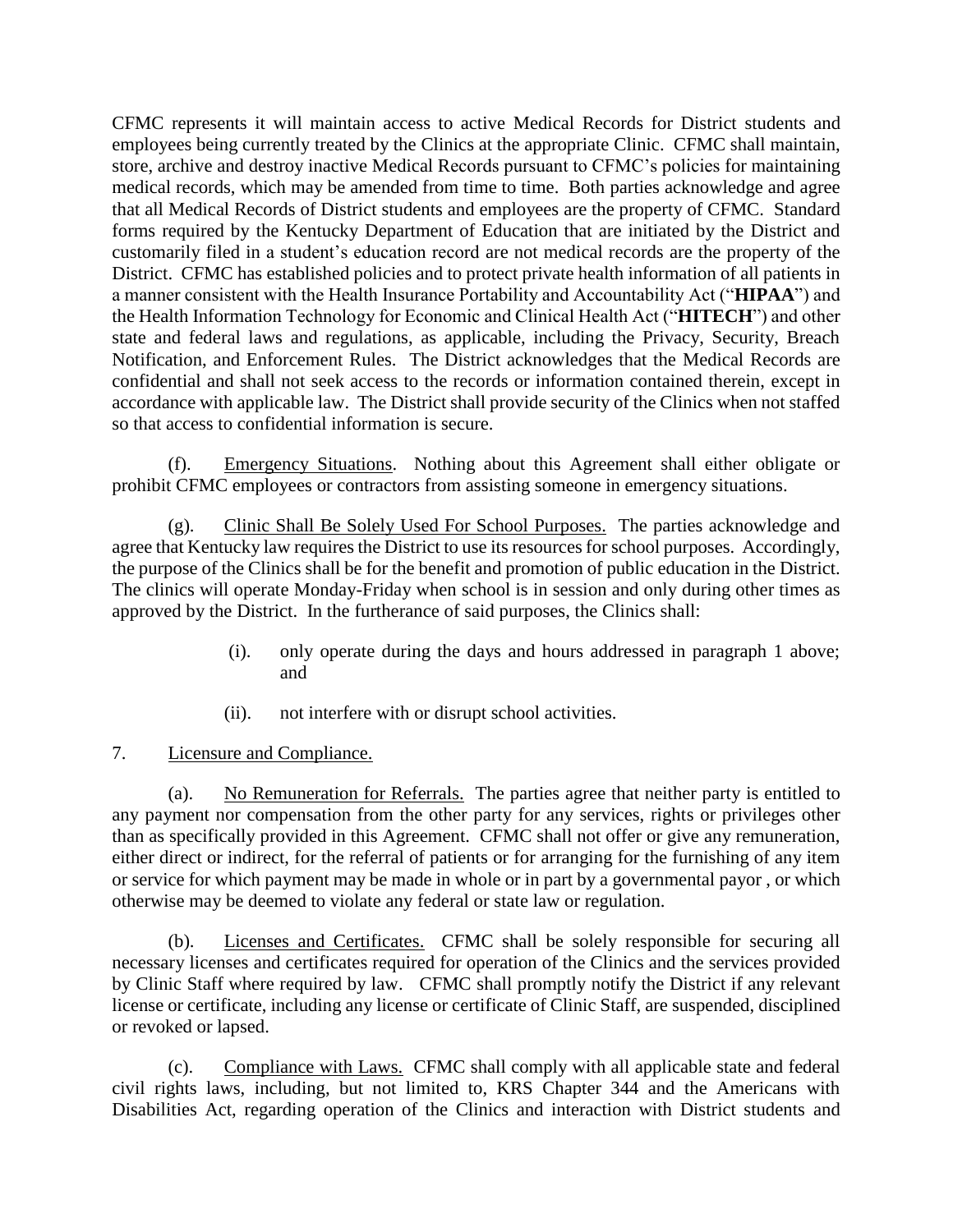employees. CFMC shall comply with applicable provisions of OSHA and KOSHA regarding operation of the Clinics, including the treatment of Clinic Space and the posting of appropriate signage.

(d). Board Policies. Recognizing that the Clinic(s) will be located on District property, Clinical Staff, to the extent reasonable, shall honor relevant policies and procedures from the District's Policies and Procedures manual (referred to herein as "**Board Policies**" or "**BP**"), and shall cooperate and coordinate with the District to facilitate implementation. The District shall provide Clinic Staff with copies of all Board Policies and Procedures with which Clinic Staff are expected to comply. In addition, the District shall provide Clinic Staff with annual orientation(s) on the Board Policies and Procedures applicable to Clinic Staff. Nothing about CFMC's agreement to reasonably honor, cooperate with and coordinate the following of Board Policies confer any CFMC employee or contractor with status or rights as a District employee. The District acknowledges and understands that its recourse concerning a failure to honor these policies is limited to (a) requesting removal from the Clinic of the specific Clinic Staff member; (b) acting pursuant to the terms of this Agreement, up to and including termination of this Agreement; and (c) actions to recover compensatory damages only.

(e). Approval of Kentucky Department of Education. The District shall obtain the approval of the Kentucky Department of Education to lease Clinic Space to CFMC. Neither party shall be liable for breach of this Agreement if (a) the Department of Education denies the District's request to approve of any lease of Clinic Space; or (b) the Department rescinds approval of any such lease at any time.

### 8. Insurance and Indemnification.

(a). Liability Insurance. The parties hereto acknowledge that CFMC's professional liability is covered by the Federal Tort Claims Act (FTCA) and shall cover all CFMC providers, including but not limited to APRN, PA, MD, and DO; CFMC shall provide each District a copy of the Deeming Letter as issued by the Health Resource Services Administration (HRSA). However, in the event CFMC ceases to be covered by the FTCA for any reason, CFMC shall carry professional liability insurance coverage of at least \$1,000,000 per occurrence and \$3,000,000 in the aggregate insuring the professional acts or neglects of Clinic Staff providing services pursuant to this Agreement. CFMC shall name the District as an additional insured under the Professional Liability Coverage in the event that the FTCA coverage should cease. CFMC agrees to indemnify and hold the District and its employees harmless for any liability that results from any acts or omissions of CFMC, its contractors or its employees arising out of the Clinics' operation, including but not limited to liability based on CFMC's use of the CFMC School Based Satellite Clinic name; provided, however, that CFMC is not able or obligated hereunder to indemnify the District for malpractice coverage under the FTCA and does not attempt to do so.

(b). Occurrence Coverage. CFMC shall also carry "occurrence" coverage for general liability claims that may arise out of CFMC's operation of the Clinics. Such coverage shall be for not less than \$1,000,000 per occurrence and \$3,000,000 million in the aggregate. CFMC shall name the District as an additional insured under this coverage.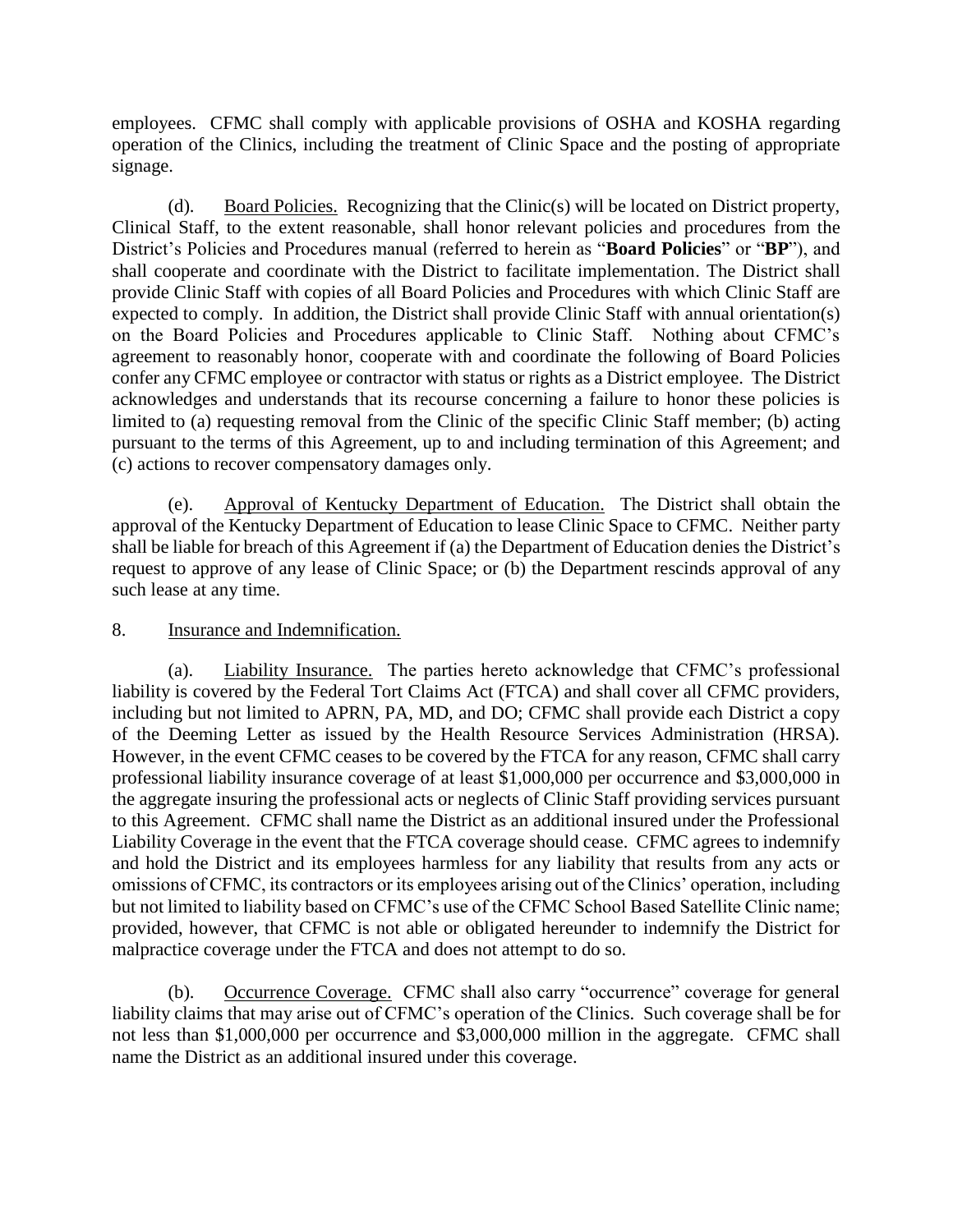(c). Indemnification. CFMC agrees to indemnify and hold the District and its employees harmless for any liability that results from any acts or omissions of CFMC, its contractors or its employees arising out of the Clinics' operation, including but not limited to liability based on CFMC's use of the CFMC School Based Satellite Clinic name; provided, however, that CFMC is not able or obligated hereunder to indemnify the District for malpractice coverage under the FTCA and does not attempt to do so.

(d). Further. CFMC shall promptly notify District of any non-compliance which renders CFMC, its employees, agents, and contractors uncovered under the FTCA.

9. Assignment. This Agreement may not be assigned by any party without the prior written consent of the other party hereto. Any attempted assignment in the absence of such consent shall be void as if never assigned at all.

10. Parties in Interest. This Agreement shall inure to the benefit of and be binding upon the parties, and their respective heirs, executors, administrators, successors, and permitted assigns.

11. Waiver. The waiver by either party of any breach of any provision of this Agreement shall not operate or be construed as a waiver of any subsequent breach.

12. Notices. All notices under this Agreement shall be sent by certified or registered U.S. Mail, postage prepaid, return receipt requested, Federal Express or other expedited delivery service, or delivered personally to the parties through the contacts designated pursuant to section 6(f) of this Agreement. The date of the notice shall be the date of the postmark or, if by personal delivery, the date delivery is made.

13. Illegality or Unenforceability. If any one or more of the provisions contained in this Agreement shall for any reasons be held invalid, illegal or unenforceable for any reason, such invalidity, illegality or unenforceability shall not affect any other provisions of this Agreement, which shall be construed as if such invalidity, illegality or unenforceable provisions had never been contained herein. It is the intention of the parties that if any provision of this Agreement is capable of two constructions, one of which would render the provision void and the other of which would render the provision valid, then the provision shall have the meaning which renders it valid.

14. Counterparts. This Agreement may be executed in one or more counterparts each of which shall be deemed an original, but all of which together shall constitute one and the same instrument.

15. Third Parties. Nothing in this Agreement shall be construed as creating any rights in any third parties or any persons other than the District and CFMC.

16. Jurisdiction and Venue. This Agreement shall be interpreted according to the laws of the Commonwealth of Kentucky and the Nelson County Circuit Court shall have exclusive venue and jurisdiction over the parties and any dispute arising out of this Agreement or the enforcement hereof, unless otherwise required by law. The parties agree that either (a) prior to the institution of any action in Circuit Court upon the written request of either party, or (b) by agreed order upon the institution of any action but following the answer by the other party to the complaint or petition, the parties shall submit to mediation before a mediator mutually agreeable to the parties, and if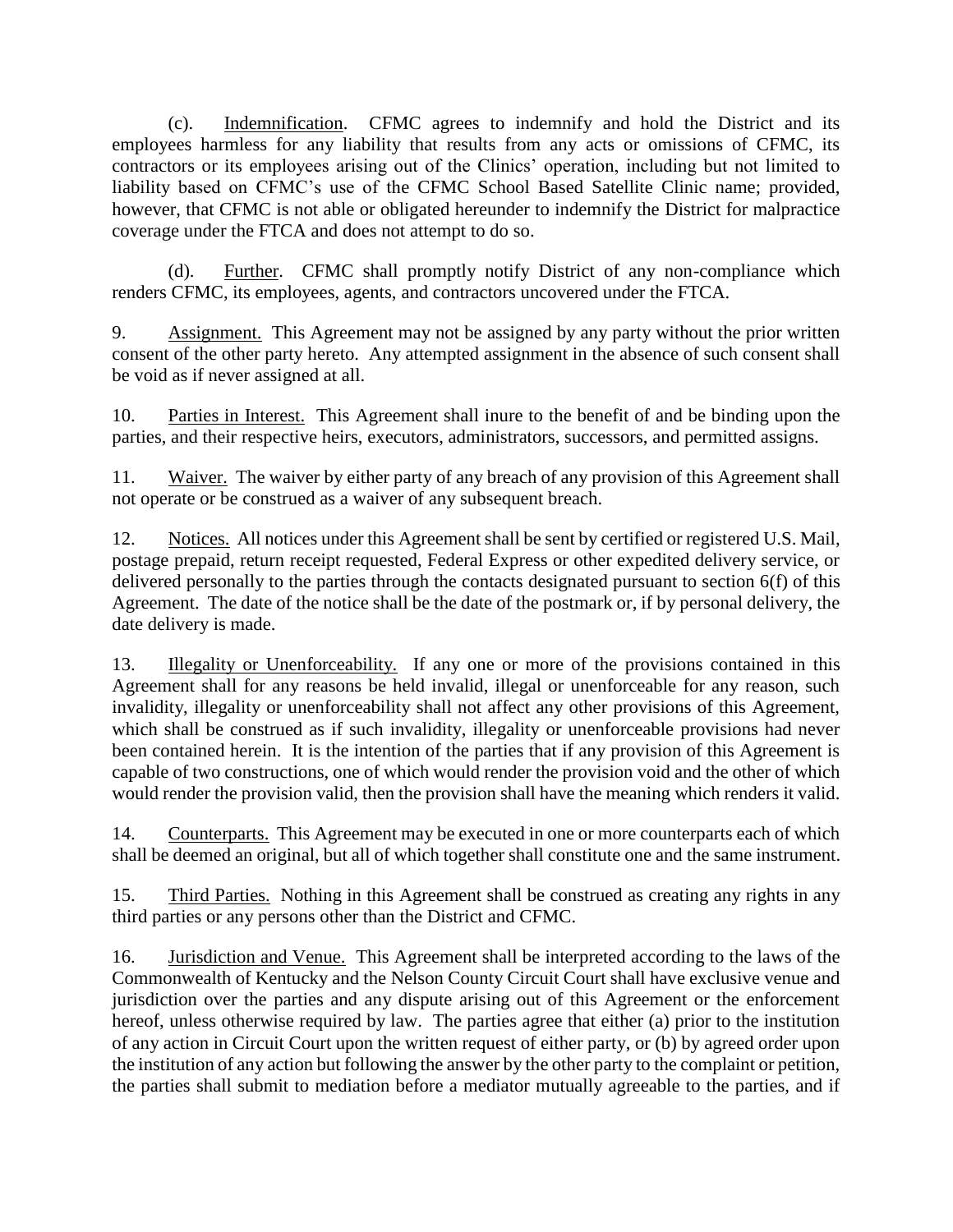there be none, a mediator appointed by the Circuit Count, the cost of mediation to be borne equally by the parties.

17. Headings. The paragraph headings contained in this Agreement are for reference purposes only and shall not control the interpretation of this Agreement.

18. Entire Agreement and Modification. This writing constitutes the entire agreement between the parties hereto and may be modified only by a writing executed by both parties. Each and every modification and amendment of this Agreement must be in writing and signed by all of the parties hereto. In the event that the District obtains school funding through a state, federal or private grant or endowment that relates to or affects the Clinics, the parties agree to work in good faith to make those modifications necessary to comply with the terms of said funding. Each and every waiver of any covenant, representation, warranty or other provision of this Agreement must be in writing and signed by the party whose interest are adversely affected by such waiver. No waiver granted in any one instance shall be construed as a continuing waiver applicable in any other instance.

WITNESS the signatures of the parties as of the dates written below:

THE BOARD OF EDUCATION OF CUMBERLAND FAMILY NELSON COUNTY, KENTUCKY MEDICAL CENTER, INC.

| B<br>- |  |  |
|--------|--|--|
|        |  |  |

Wes Bradley Eric Loy, MD

Date: \_\_\_\_\_\_\_\_\_\_\_\_\_\_\_\_\_\_\_\_\_\_\_\_\_\_\_\_\_\_ Date: \_\_\_\_\_\_\_\_\_\_\_\_\_\_\_\_\_\_\_\_\_\_\_\_\_

 $BY:$ 

Signature Signature Signature

Superintendent CEO/Medical Director